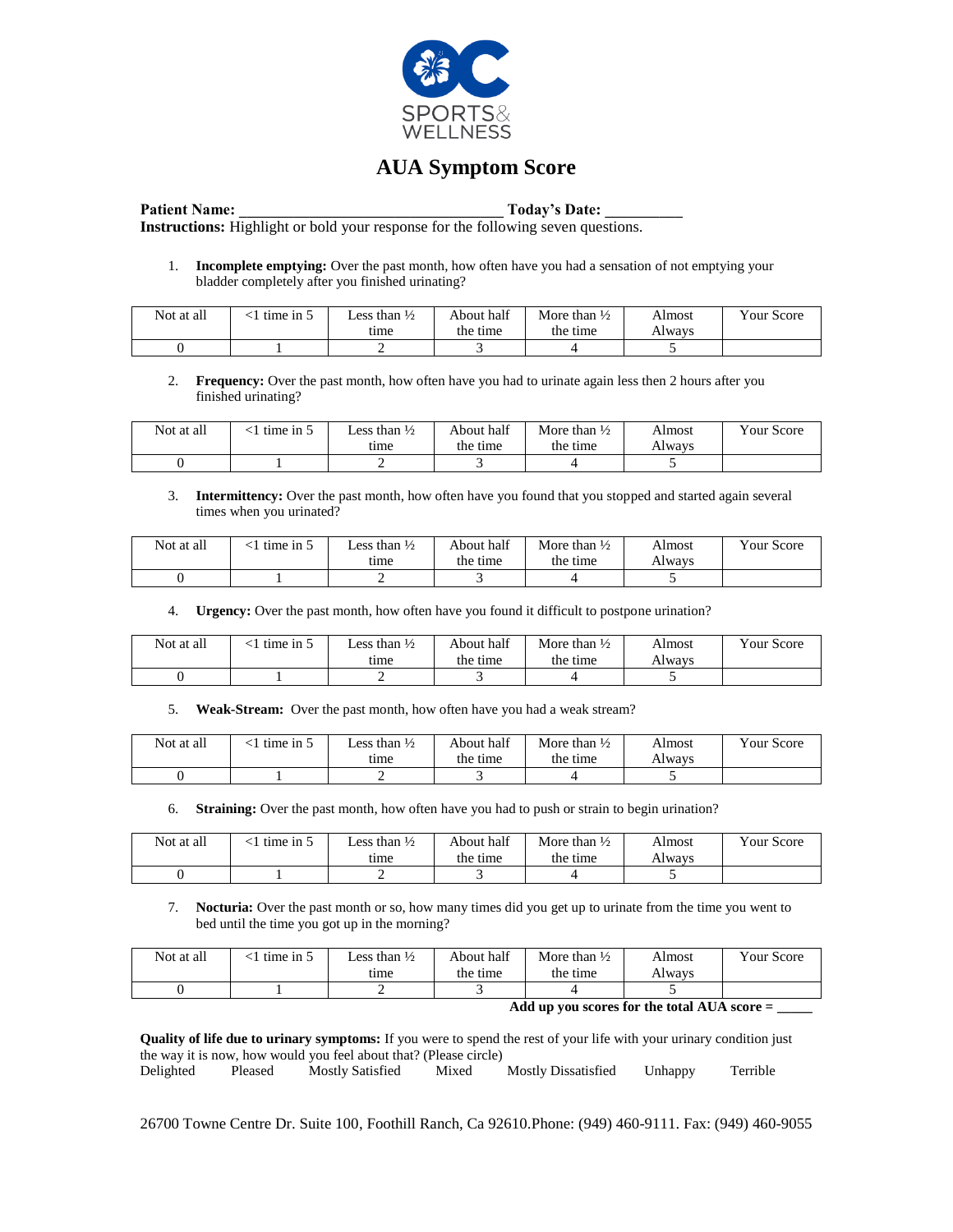

## **Sexual Health Inventory for Men**

**Patient Name: \_\_\_\_\_\_\_\_\_\_\_\_\_\_\_\_\_\_\_\_\_\_\_\_\_\_\_\_\_\_\_\_ Today's Date: \_\_\_\_\_\_\_\_\_\_\_\_\_\_\_**

**Instructions:** Each question has 5 possible responses. Circle the number that best describes your own situation. Select only 1 answer for each question.

| <b>Question</b>                            |              |                             | <b>Responses</b> |                          |                |
|--------------------------------------------|--------------|-----------------------------|------------------|--------------------------|----------------|
| How do you rate your confidence that you   | 1            | $\overline{2}$              | 3                | $\overline{4}$           | $\overline{5}$ |
| could keep an erection?                    | Very Low     | Low                         | Moderate         | High                     | Very High      |
|                                            |              | $\mathcal{D}_{\mathcal{L}}$ | 3                | 4                        | 5              |
| When you had erections with sexual         | Almost       | A few                       | Sometimes        | Most                     | Almost         |
| stimulation, how often were your           | never or     | times                       | (about half      | times                    | always or      |
| erections hard enough for penetration      | never        | (much less                  | the time)        | (much                    | always         |
| (entering your partner)?                   |              | than half                   |                  | more                     |                |
|                                            |              | the time)                   |                  | than half                |                |
|                                            |              |                             |                  | the time)                |                |
| During sexual intercourse, how often       | $\mathbf{1}$ | $\overline{2}$              | 3                | 4                        | 5              |
| were you able to maintain your erection    | Almost       | A few                       | Sometimes        | Most                     | Almost         |
| after you had penetrated (entered) your    | never or     | times                       | (about half      | times                    | always or      |
| partner?                                   | never        | (much less                  | the time)        | (much                    | always         |
|                                            |              | than half                   |                  | more                     |                |
|                                            |              | the time)                   |                  | than half                |                |
|                                            |              |                             |                  | the time)                |                |
|                                            | $\mathbf{1}$ | $\overline{2}$              | $\mathcal{R}$    | $\overline{\mathcal{L}}$ | 5              |
|                                            | Almost       | A few                       | Sometimes        | Most                     | Almost         |
| During sexual intercourse, how easy was    | never or     | times                       | (about half      | times                    | always or      |
| it to maintain your erection to completion | never        | (much less                  | the time)        | (much                    | always         |
| of intercourse?                            |              | than half                   |                  | more                     |                |
|                                            |              | the time)                   |                  | than half                |                |
|                                            |              |                             |                  | the time)                |                |
|                                            | $\mathbf{1}$ | $\mathfrak{D}$              | $\mathcal{R}$    | 4                        | 5              |
|                                            | Almost       | A few                       | Sometimes        | Most                     | Almost         |
| When you attempted sexual intercourse,     | never or     | times                       | (about half      | times                    | always or      |
| how often was it satisfactory for you?     | never        | (much less                  | the time)        | (much                    | always         |
|                                            |              | than half                   |                  | more                     |                |
|                                            |              | the time)                   |                  | than half                |                |
|                                            |              |                             |                  | the time)                |                |